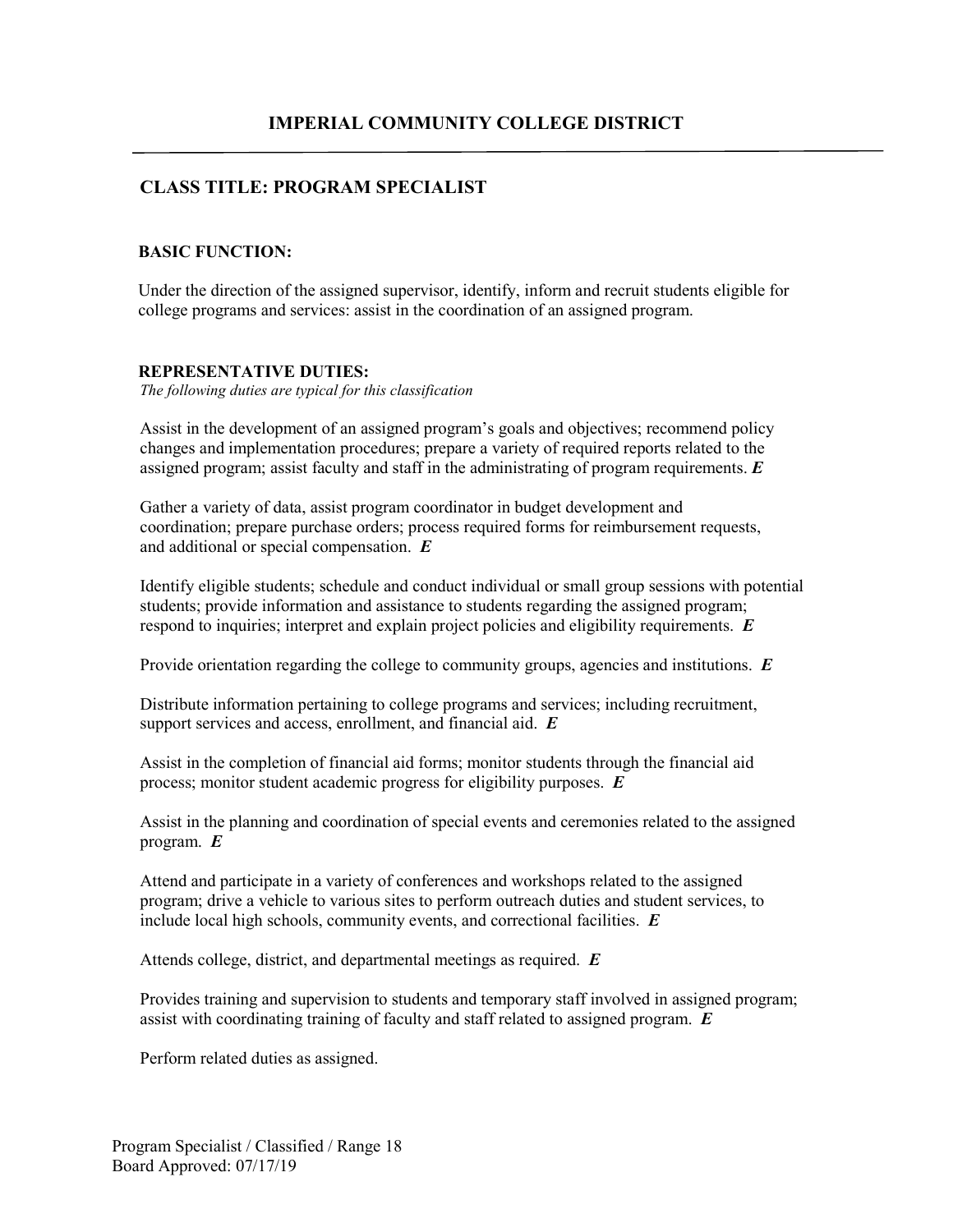### **KNOWLEDGE AND ABILITIES:**

#### KNOWLEDGE OF:

Program rules, regulations and requirements. Support services available at the college. Financial aid functions and application procedures. Recruitment strategies. Job placement strategies. Interviewing and advisement techniques. Modern office practices, procedures and equipment. Oral and written communication skills. Interpersonal skills using tact, patience and courtesy. Record-keeping techniques. Budget preparation and control. Correct English usage, grammar, spelling, punctuation and vocabulary. Operation of a computer terminal and data entry techniques. Diverse academic, socioeconomic, cultural, disability, and ethnic backgrounds of community college students. Principles of training and providing work direction. ABILITY TO: Interpret, apply and explain policies, procedures, rules and regulations. Determine program eligibility based on applications and supporting documentation. Coordinate services and activities to recruit, retain and assist students. Maintain current knowledge of program rules, regulations, requirements and restrictions. Maintain records and prepare reports. Communicate effectively both orally and in writing. Understand and follow oral and written instructions. Establish and maintain cooperative and effective working relationships with others. Meet schedules and time lines. Complete work with many interruptions. Plan and organize work. Operate a variety of office machines including a computer. Train and provide work direction to others. **EDUCATION AND EXPERIENCE:**

Any combination equivalent to: Associates degree in field related to assigned program and two years of experience in a student services area.

## **LICENSES AND OTHER REQUIREMENTS:**

Possession of, or ability to obtain, a valid California driver's License. Possession of, or ability to obtain, any certification or background check required by assigned program.